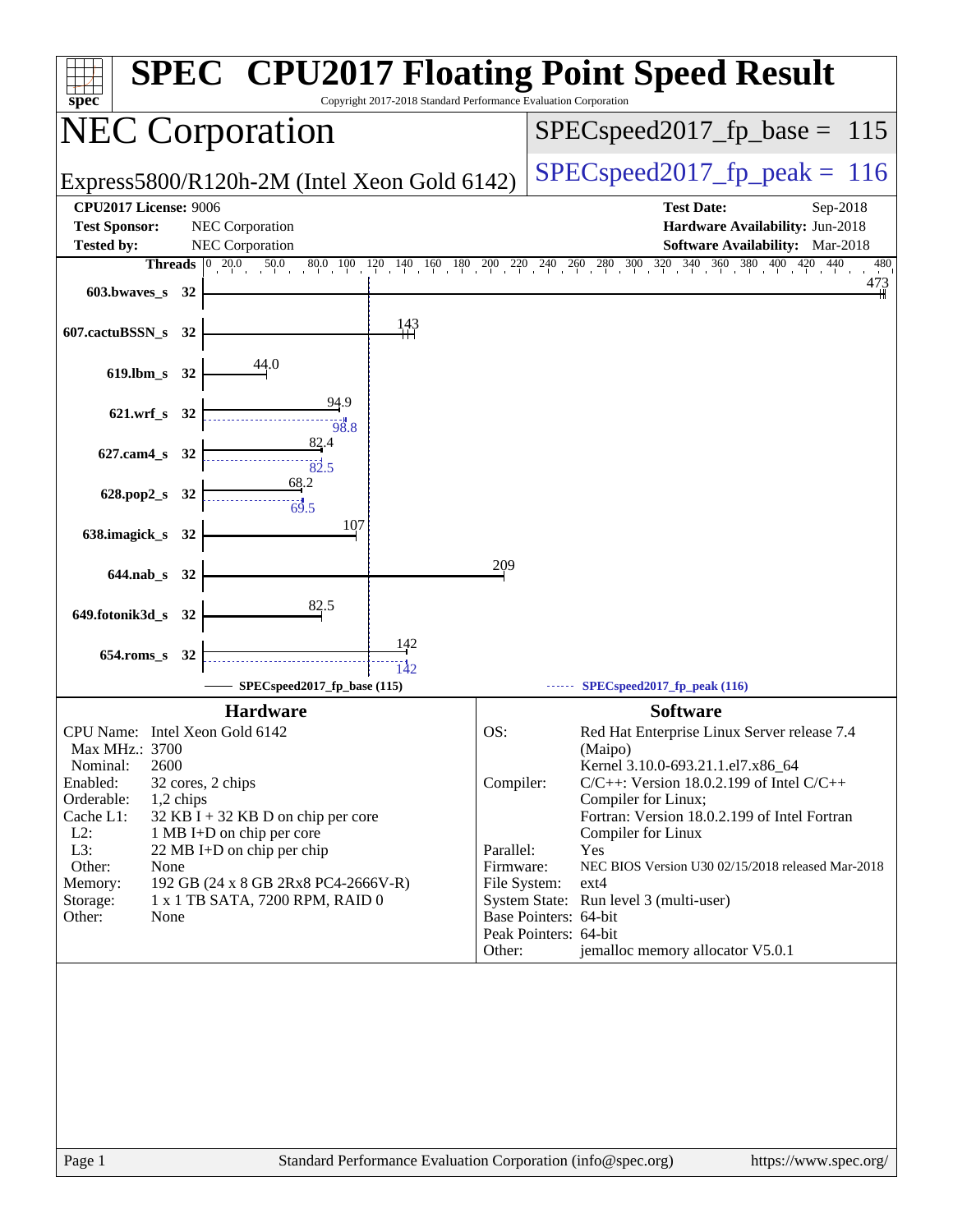

**[SPECspeed2017\\_fp\\_peak =](http://www.spec.org/auto/cpu2017/Docs/result-fields.html#SPECspeed2017fppeak) 116**

Results appear in the [order in which they were run.](http://www.spec.org/auto/cpu2017/Docs/result-fields.html#RunOrder) Bold underlined text [indicates a median measurement](http://www.spec.org/auto/cpu2017/Docs/result-fields.html#Median).

#### **[Operating System Notes](http://www.spec.org/auto/cpu2017/Docs/result-fields.html#OperatingSystemNotes)**

Stack size set to unlimited using "ulimit -s unlimited"

#### **[General Notes](http://www.spec.org/auto/cpu2017/Docs/result-fields.html#GeneralNotes)**

Environment variables set by runcpu before the start of the run: KMP\_AFFINITY = "granularity=fine,compact" LD\_LIBRARY\_PATH = "/home/cpu2017/lib/ia32:/home/cpu2017/lib/intel64:/home/cpu2017/je5.0.1-32:/home/cpu2017/je5.0.1-64" OMP\_STACKSIZE = "192M"

 Binaries compiled on a system with 1x Intel Core i7-6700K CPU + 32GB RAM memory using Redhat Enterprise Linux 7.5 Transparent Huge Pages enabled by default Prior to runcpu invocation Filesystem page cache synced and cleared with: sync; echo 3 > /proc/sys/vm/drop\_caches

 Yes: The test sponsor attests, as of date of publication, that CVE-2017-5754 (Meltdown) is mitigated in the system as tested and documented. Yes: The test sponsor attests, as of date of publication, that CVE-2017-5753 (Spectre variant 1) is mitigated in the system as tested and documented. Yes: The test sponsor attests, as of date of publication, that CVE-2017-5715 (Spectre variant 2) is mitigated in the system as tested and documented.

 jemalloc, a general purpose malloc implementation built with the RedHat Enterprise 7.5, and the system compiler gcc 4.8.5 sources available from jemalloc.net or <https://github.com/jemalloc/jemalloc/releases>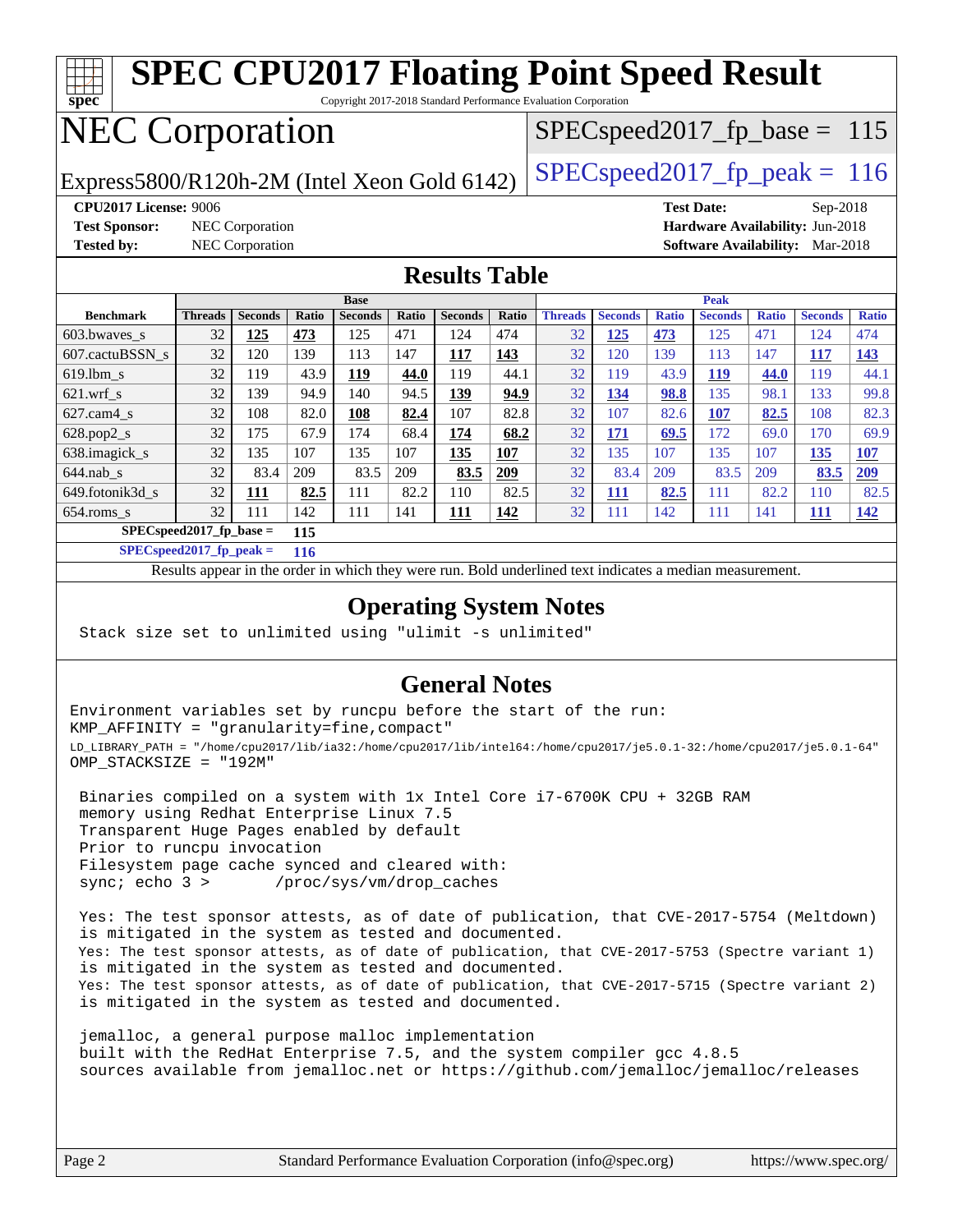| $spec^*$                                                                                                                                                                                                                                                                                                                                                                                                                                                                                                                                                                                                                                        | Copyright 2017-2018 Standard Performance Evaluation Corporation                                                                                            | <b>SPEC CPU2017 Floating Point Speed Result</b>                                                                                                             |
|-------------------------------------------------------------------------------------------------------------------------------------------------------------------------------------------------------------------------------------------------------------------------------------------------------------------------------------------------------------------------------------------------------------------------------------------------------------------------------------------------------------------------------------------------------------------------------------------------------------------------------------------------|------------------------------------------------------------------------------------------------------------------------------------------------------------|-------------------------------------------------------------------------------------------------------------------------------------------------------------|
| <b>NEC Corporation</b>                                                                                                                                                                                                                                                                                                                                                                                                                                                                                                                                                                                                                          |                                                                                                                                                            | $SPEC speed2017_f p\_base = 115$                                                                                                                            |
| Express5800/R120h-2M (Intel Xeon Gold 6142)                                                                                                                                                                                                                                                                                                                                                                                                                                                                                                                                                                                                     |                                                                                                                                                            | $SPEC speed2017_fp\_peak = 116$                                                                                                                             |
| <b>CPU2017 License: 9006</b><br><b>Test Sponsor:</b><br>NEC Corporation<br><b>Tested by:</b><br>NEC Corporation                                                                                                                                                                                                                                                                                                                                                                                                                                                                                                                                 |                                                                                                                                                            | <b>Test Date:</b><br>Sep-2018<br>Hardware Availability: Jun-2018<br>Software Availability: Mar-2018                                                         |
|                                                                                                                                                                                                                                                                                                                                                                                                                                                                                                                                                                                                                                                 | <b>Platform Notes</b>                                                                                                                                      |                                                                                                                                                             |
| BIOS Settings:<br>Thermal Configuration: Maximum Cooling<br>Workload Profile: General Peak Frequency Compute<br>Intel Hyper-Threading: Disabled<br>Memory Patrol Scrubbing: Disabled<br>Energy/Performance Bias: Maximum Performance<br>LLC Dead Line Allocation: Disabled<br>Workload Profile: Custom<br>NUMA Group Size Optimization: Flat<br>Adjacent Sector Prefetch: Disabled<br>DCU Stream Prefetcher: Disabled<br>Sysinfo program /home/cpu2017/bin/sysinfo<br>Rev: r5974 of 2018-05-19 9bcde8f2999c33d61f64985e45859ea9<br>running on r120h2m Sun Sep 9 06:33:20 2018<br>SUT (System Under Test) info as seen by some common utilities. |                                                                                                                                                            |                                                                                                                                                             |
| For more information on this section, see<br>https://www.spec.org/cpu2017/Docs/config.html#sysinfo<br>From /proc/cpuinfo<br>model name : Intel(R) Xeon(R) Gold 6142 CPU @ 2.60GHz<br>"physical id"s (chips)<br>2<br>32 "processors"<br>cpu cores : 16<br>siblings : 16<br>physical 0: cores 0 1 2 3 4 5 6 7 8 9 10 11 12 13 14 15<br>physical 1: cores 0 1 2 3 4 5 6 7 8 9 10 11 12 13 14 15                                                                                                                                                                                                                                                    |                                                                                                                                                            | cores, siblings (Caution: counting these is hw and system dependent. The following<br>excerpts from /proc/cpuinfo might not be reliable. Use with caution.) |
| From 1scpu:<br>Architecture:<br>$CPU$ op-mode( $s$ ):<br>Byte Order:<br>CPU(s):<br>On-line $CPU(s)$ list:<br>Thread(s) per core:<br>Core(s) per socket:<br>Socket(s):<br>NUMA $node(s):$<br>Vendor ID:<br>CPU family:<br>Model:<br>Model name:<br>Stepping:<br>CPU MHz:<br>BogoMIPS:                                                                                                                                                                                                                                                                                                                                                            | x86 64<br>$32$ -bit, $64$ -bit<br>Little Endian<br>32<br>$0 - 31$<br>1<br>16<br>2<br>$\overline{2}$<br>GenuineIntel<br>6<br>85<br>4<br>2600.000<br>5200.00 | $Intel(R) Xeon(R) Gold 6142 CPU @ 2.60GHz$                                                                                                                  |
| Page 3                                                                                                                                                                                                                                                                                                                                                                                                                                                                                                                                                                                                                                          | (Continued on next page)<br>Standard Performance Evaluation Corporation (info@spec.org)                                                                    | https://www.spec.org/                                                                                                                                       |
|                                                                                                                                                                                                                                                                                                                                                                                                                                                                                                                                                                                                                                                 |                                                                                                                                                            |                                                                                                                                                             |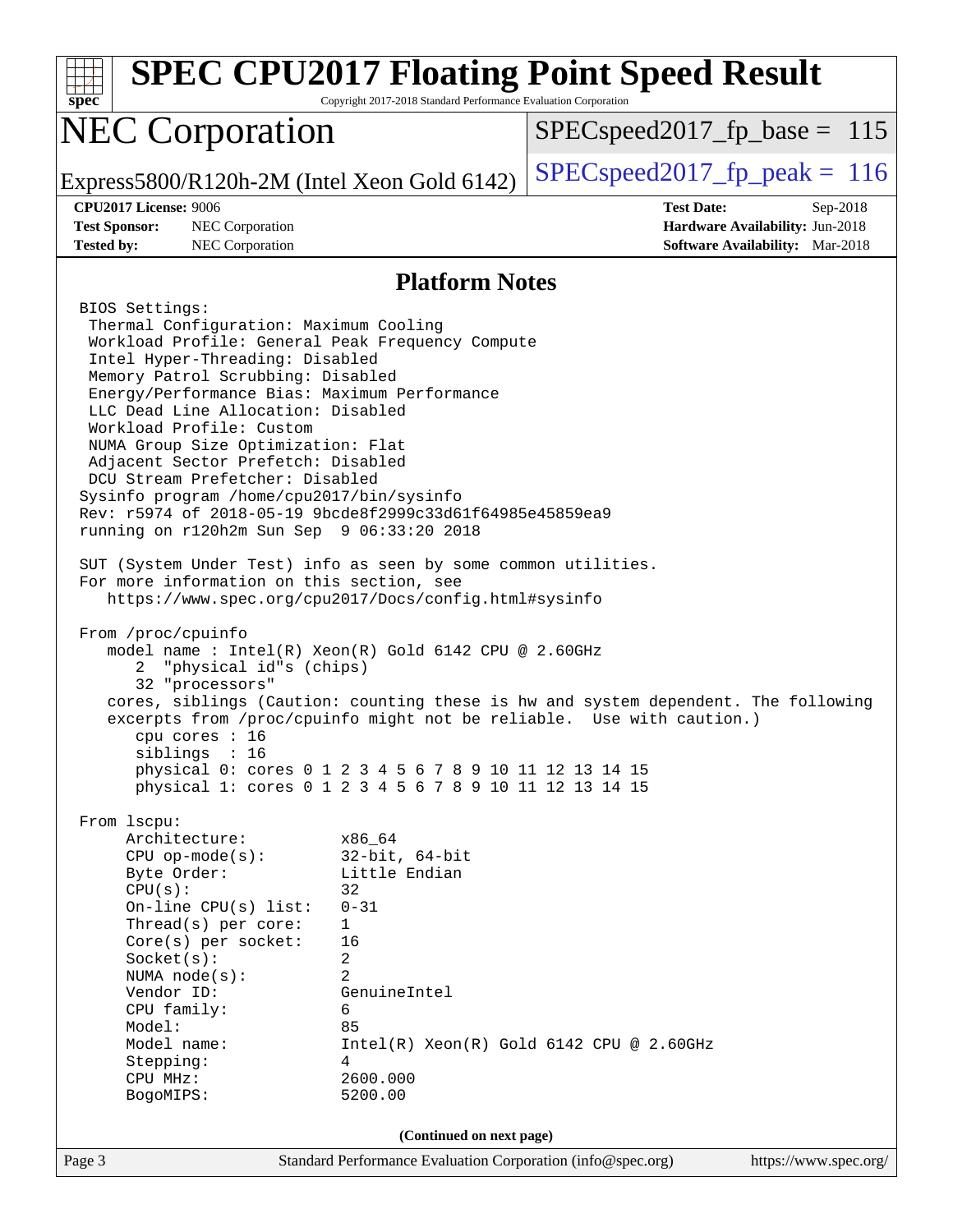Page 4 Standard Performance Evaluation Corporation [\(info@spec.org\)](mailto:info@spec.org) <https://www.spec.org/> **[spec](http://www.spec.org/) [SPEC CPU2017 Floating Point Speed Result](http://www.spec.org/auto/cpu2017/Docs/result-fields.html#SPECCPU2017FloatingPointSpeedResult)** Copyright 2017-2018 Standard Performance Evaluation Corporation NEC Corporation Express5800/R120h-2M (Intel Xeon Gold 6142)  $\left|$  [SPECspeed2017\\_fp\\_peak =](http://www.spec.org/auto/cpu2017/Docs/result-fields.html#SPECspeed2017fppeak) 116 SPECspeed2017 fp base =  $115$ **[CPU2017 License:](http://www.spec.org/auto/cpu2017/Docs/result-fields.html#CPU2017License)** 9006 **[Test Date:](http://www.spec.org/auto/cpu2017/Docs/result-fields.html#TestDate)** Sep-2018 **[Test Sponsor:](http://www.spec.org/auto/cpu2017/Docs/result-fields.html#TestSponsor)** NEC Corporation **[Hardware Availability:](http://www.spec.org/auto/cpu2017/Docs/result-fields.html#HardwareAvailability)** Jun-2018 **[Tested by:](http://www.spec.org/auto/cpu2017/Docs/result-fields.html#Testedby)** NEC Corporation **[Software Availability:](http://www.spec.org/auto/cpu2017/Docs/result-fields.html#SoftwareAvailability)** Mar-2018 **[Platform Notes \(Continued\)](http://www.spec.org/auto/cpu2017/Docs/result-fields.html#PlatformNotes)** Virtualization: VT-x L1d cache: 32K L1i cache: 32K L2 cache: 1024K L3 cache: 22528K NUMA node0 CPU(s): 0-15 NUMA node1 CPU(s): 16-31 Flags: fpu vme de pse tsc msr pae mce cx8 apic sep mtrr pge mca cmov pat pse36 clflush dts acpi mmx fxsr sse sse2 ss ht tm pbe syscall nx pdpe1gb rdtscp lm constant\_tsc art arch\_perfmon pebs bts rep\_good nopl xtopology nonstop\_tsc aperfmperf eagerfpu pni pclmulqdq dtes64 monitor ds\_cpl vmx smx est tm2 ssse3 fma cx16 xtpr pdcm pcid dca sse4\_1 sse4\_2 x2apic movbe popcnt tsc\_deadline\_timer aes xsave avx f16c rdrand lahf\_lm abm 3dnowprefetch epb cat\_l3 cdp\_l3 invpcid\_single intel\_pt spec\_ctrl ibpb\_support tpr\_shadow vnmi flexpriority ept vpid fsgsbase tsc\_adjust bmi1 hle avx2 smep bmi2 erms invpcid rtm cqm mpx rdt\_a avx512f avx512dq rdseed adx smap clflushopt clwb avx512cd avx512bw avx512vl xsaveopt xsavec xgetbv1 cqm\_llc cqm\_occup\_llc cqm\_mbm\_total cqm\_mbm\_local dtherm ida arat pln pts /proc/cpuinfo cache data cache size : 22528 KB From numactl --hardware WARNING: a numactl 'node' might or might not correspond to a physical chip. available: 2 nodes (0-1) node 0 cpus: 0 1 2 3 4 5 6 7 8 9 10 11 12 13 14 15 node 0 size: 97964 MB node 0 free: 95452 MB node 1 cpus: 16 17 18 19 20 21 22 23 24 25 26 27 28 29 30 31 node 1 size: 98303 MB node 1 free: 95973 MB node distances: node 0 1 0: 10 21 1: 21 10 From /proc/meminfo MemTotal: 197748628 kB HugePages\_Total: 0 Hugepagesize: 2048 kB From /etc/\*release\* /etc/\*version\* os-release: NAME="Red Hat Enterprise Linux Server" VERSION="7.4 (Maipo)" ID="rhel" ID\_LIKE="fedora" VARIANT="Server" **(Continued on next page)**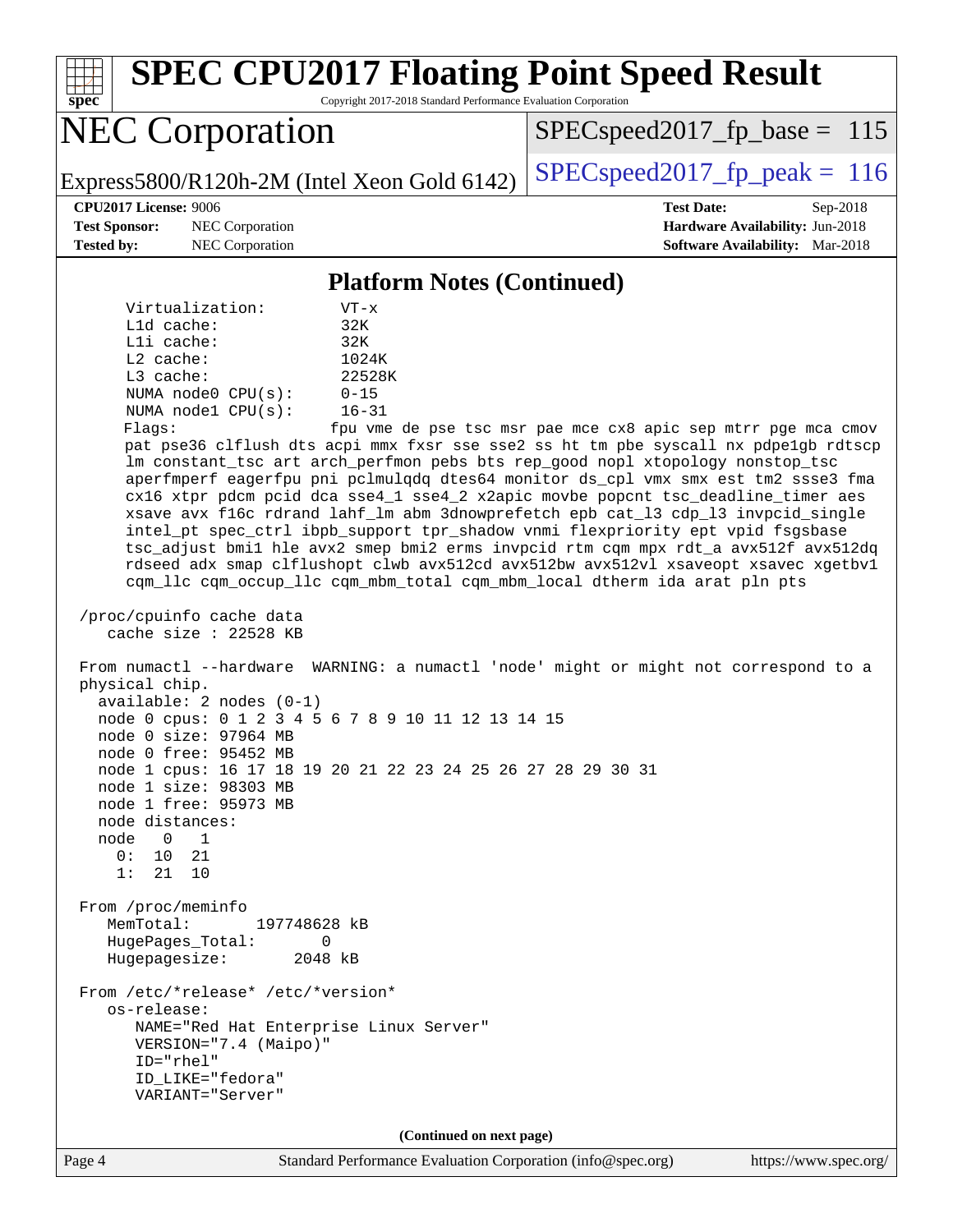| <b>SPEC CPU2017 Floating Point Speed Result</b><br>spec<br>Copyright 2017-2018 Standard Performance Evaluation Corporation                                                                                                                                                                                                                                                                                                                               |                                                                                                            |
|----------------------------------------------------------------------------------------------------------------------------------------------------------------------------------------------------------------------------------------------------------------------------------------------------------------------------------------------------------------------------------------------------------------------------------------------------------|------------------------------------------------------------------------------------------------------------|
| <b>NEC Corporation</b>                                                                                                                                                                                                                                                                                                                                                                                                                                   | $SPEC speed2017_f p\_base = 115$                                                                           |
| Express5800/R120h-2M (Intel Xeon Gold 6142)                                                                                                                                                                                                                                                                                                                                                                                                              | $SPEC speed2017_fp\_peak = 116$                                                                            |
| <b>CPU2017 License: 9006</b><br><b>Test Sponsor:</b><br>NEC Corporation<br><b>Tested by:</b><br>NEC Corporation                                                                                                                                                                                                                                                                                                                                          | <b>Test Date:</b><br>Sep-2018<br>Hardware Availability: Jun-2018<br><b>Software Availability:</b> Mar-2018 |
| <b>Platform Notes (Continued)</b>                                                                                                                                                                                                                                                                                                                                                                                                                        |                                                                                                            |
| VARIANT ID="server"<br>VERSION_ID="7.4"<br>PRETTY_NAME="Red Hat Enterprise Linux Server 7.4 (Maipo)"<br>redhat-release: Red Hat Enterprise Linux Server release 7.4 (Maipo)<br>system-release: Red Hat Enterprise Linux Server release 7.4 (Maipo)<br>system-release-cpe: cpe:/o:redhat:enterprise_linux:7.4:ga:server<br>uname $-a$ :<br>Linux r120h2m 3.10.0-693.21.1.el7.x86_64 #1 SMP Fri Feb 23 18:54:16 UTC 2018 x86_64<br>x86_64 x86_64 GNU/Linux |                                                                                                            |
| Kernel self-reported vulnerability status:                                                                                                                                                                                                                                                                                                                                                                                                               |                                                                                                            |
| CVE-2017-5754 (Meltdown):<br>Mitigation: PTI<br>CVE-2017-5753 (Spectre variant 1): Mitigation: Load fences<br>CVE-2017-5715 (Spectre variant 2): Mitigation: IBRS (kernel)<br>run-level 3 Sep 9 06:27                                                                                                                                                                                                                                                    |                                                                                                            |
| SPEC is set to: /home/cpu2017<br>Filesystem<br>Type Size Used Avail Use% Mounted on<br>/dev/sda3<br>ext4<br>909G 424G 439G 50% /                                                                                                                                                                                                                                                                                                                         |                                                                                                            |
| Additional information from dmidecode follows. WARNING: Use caution when you interpret<br>this section. The 'dmidecode' program reads system data which is "intended to allow<br>hardware to be accurately determined", but the intent may not be met, as there are<br>frequent changes to hardware, firmware, and the "DMTF SMBIOS" standard<br>BIOS NEC U30 02/15/2018<br>Memory:<br>24x HPE 876319-081 8 GB 2 rank 2666                               |                                                                                                            |
| (End of data from sysinfo program)                                                                                                                                                                                                                                                                                                                                                                                                                       |                                                                                                            |
| <b>Compiler Version Notes</b>                                                                                                                                                                                                                                                                                                                                                                                                                            |                                                                                                            |
| CC 619.1bm_s(base) 638.imagick_s(base, peak) 644.nab_s(base, peak)                                                                                                                                                                                                                                                                                                                                                                                       |                                                                                                            |
| icc (ICC) 18.0.2 20180210<br>Copyright (C) 1985-2018 Intel Corporation. All rights reserved.                                                                                                                                                                                                                                                                                                                                                             |                                                                                                            |
| $619.1$ bm_s(peak)<br>CC.                                                                                                                                                                                                                                                                                                                                                                                                                                |                                                                                                            |
| icc (ICC) 18.0.2 20180210                                                                                                                                                                                                                                                                                                                                                                                                                                |                                                                                                            |
|                                                                                                                                                                                                                                                                                                                                                                                                                                                          |                                                                                                            |
| (Continued on next page)<br>Standard Performance Evaluation Corporation (info@spec.org)<br>Page 5                                                                                                                                                                                                                                                                                                                                                        | https://www.spec.org/                                                                                      |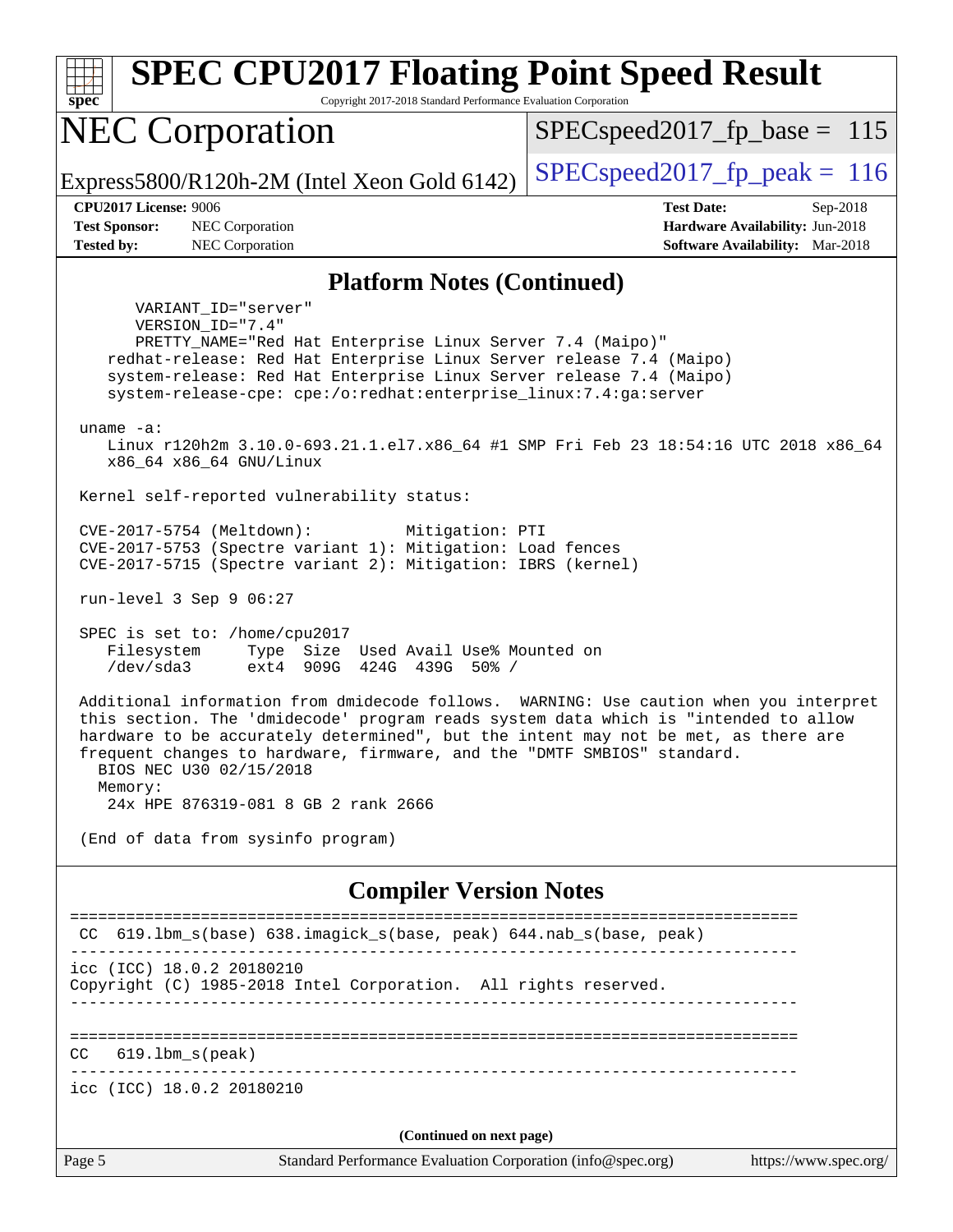| SI<br>۱C<br>L)<br>Ľ<br>۱ |  |  |  |  |  |
|--------------------------|--|--|--|--|--|

# **[SPEC CPU2017 Floating Point Speed Result](http://www.spec.org/auto/cpu2017/Docs/result-fields.html#SPECCPU2017FloatingPointSpeedResult)**

Copyright 2017-2018 Standard Performance Evaluation Corporation

## NEC Corporation

[SPECspeed2017\\_fp\\_base =](http://www.spec.org/auto/cpu2017/Docs/result-fields.html#SPECspeed2017fpbase) 115

Express5800/R120h-2M (Intel Xeon Gold 6142)  $\left|$  [SPECspeed2017\\_fp\\_peak =](http://www.spec.org/auto/cpu2017/Docs/result-fields.html#SPECspeed2017fppeak) 116

**[CPU2017 License:](http://www.spec.org/auto/cpu2017/Docs/result-fields.html#CPU2017License)** 9006 **[Test Date:](http://www.spec.org/auto/cpu2017/Docs/result-fields.html#TestDate)** Sep-2018 **[Test Sponsor:](http://www.spec.org/auto/cpu2017/Docs/result-fields.html#TestSponsor)** NEC Corporation **[Hardware Availability:](http://www.spec.org/auto/cpu2017/Docs/result-fields.html#HardwareAvailability)** Jun-2018 **[Tested by:](http://www.spec.org/auto/cpu2017/Docs/result-fields.html#Testedby)** NEC Corporation **[Software Availability:](http://www.spec.org/auto/cpu2017/Docs/result-fields.html#SoftwareAvailability)** Mar-2018

#### **[Compiler Version Notes \(Continued\)](http://www.spec.org/auto/cpu2017/Docs/result-fields.html#CompilerVersionNotes)**

| Copyright (C) 1985-2018 Intel Corporation. All rights reserved.                                                                                                                                                                      |  |
|--------------------------------------------------------------------------------------------------------------------------------------------------------------------------------------------------------------------------------------|--|
| FC 607. cactuBSSN s(base, peak)                                                                                                                                                                                                      |  |
| icpc (ICC) 18.0.2 20180210<br>Copyright (C) 1985-2018 Intel Corporation.<br>All rights reserved.<br>icc (ICC) 18.0.2 20180210<br>Copyright (C) 1985-2018 Intel Corporation.<br>All rights reserved.<br>ifort (IFORT) 18.0.2 20180210 |  |
| Copyright (C) 1985-2018 Intel Corporation.<br>All rights reserved.                                                                                                                                                                   |  |
| FC 603.bwaves_s(base) 649.fotonik3d_s(base) 654.roms_s(base, peak)                                                                                                                                                                   |  |
| ifort (IFORT) 18.0.2 20180210<br>Copyright (C) 1985-2018 Intel Corporation. All rights reserved.                                                                                                                                     |  |
| 603.bwaves_s(peak) 649.fotonik3d_s(peak)<br>FC                                                                                                                                                                                       |  |
| ifort (IFORT) 18.0.2 20180210<br>Copyright (C) 1985-2018 Intel Corporation. All rights reserved.                                                                                                                                     |  |
| CC 621.wrf_s(base) 627.cam4_s(base, peak) 628.pop2_s(base)                                                                                                                                                                           |  |
| ifort (IFORT) 18.0.2 20180210<br>Copyright (C) 1985-2018 Intel Corporation.<br>All rights reserved.<br>icc (ICC) 18.0.2 20180210<br>Copyright (C) 1985-2018 Intel Corporation. All rights reserved.                                  |  |
| 621.wrf_s(peak) 628.pop2_s(peak)<br>CC                                                                                                                                                                                               |  |
| ifort (IFORT) 18.0.2 20180210<br>Copyright (C) 1985-2018 Intel Corporation. All rights reserved.<br>icc (ICC) 18.0.2 20180210<br>Copyright (C) 1985-2018 Intel Corporation. All rights reserved.                                     |  |
|                                                                                                                                                                                                                                      |  |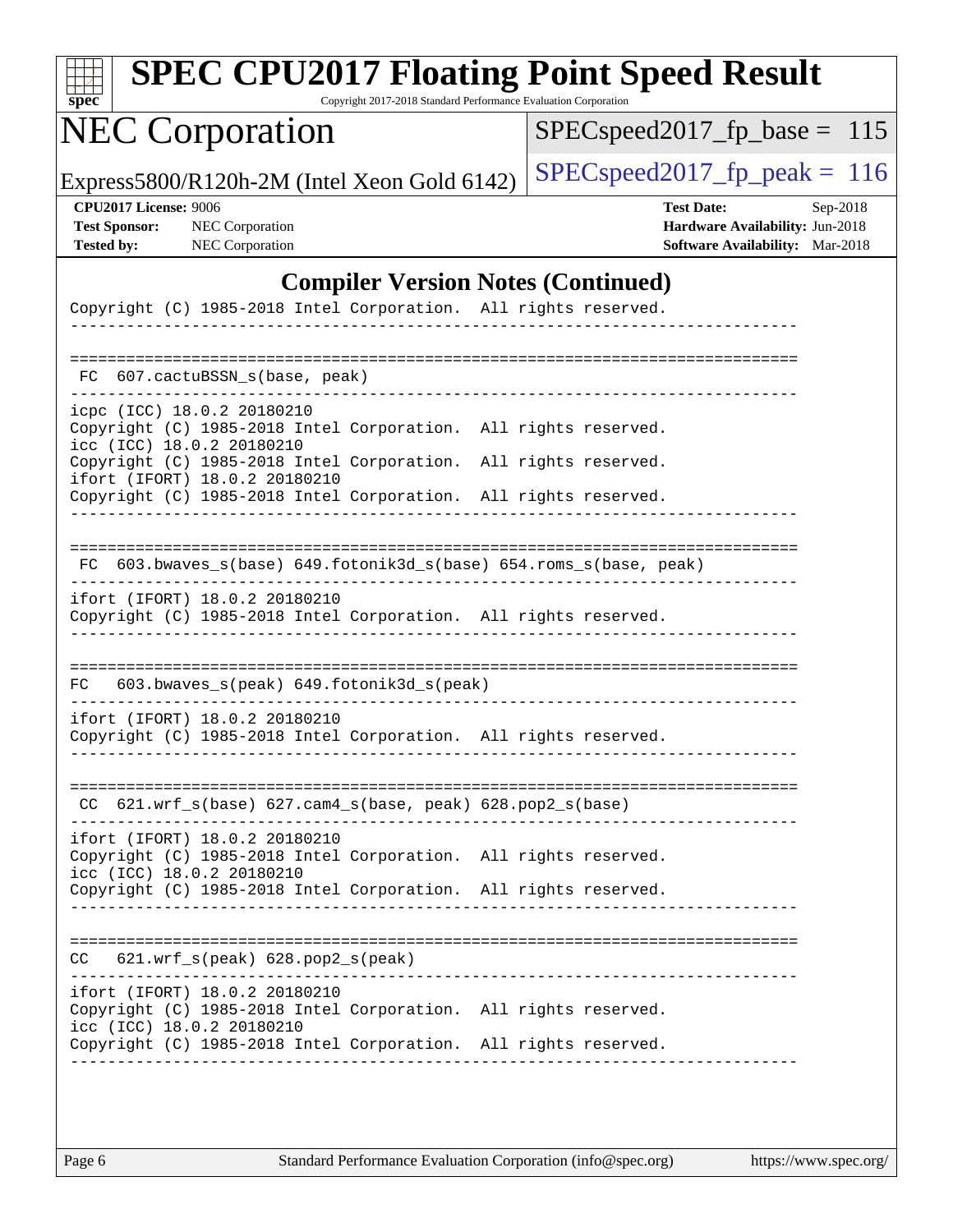| spe<br>Ľ<br>۹ |  |  |  |  |  |
|---------------|--|--|--|--|--|

# **[SPEC CPU2017 Floating Point Speed Result](http://www.spec.org/auto/cpu2017/Docs/result-fields.html#SPECCPU2017FloatingPointSpeedResult)**

Copyright 2017-2018 Standard Performance Evaluation Corporation

## NEC Corporation

SPECspeed2017 fp base =  $115$ 

Express5800/R120h-2M (Intel Xeon Gold 6142)  $\left|$  [SPECspeed2017\\_fp\\_peak =](http://www.spec.org/auto/cpu2017/Docs/result-fields.html#SPECspeed2017fppeak) 116

**[Test Sponsor:](http://www.spec.org/auto/cpu2017/Docs/result-fields.html#TestSponsor)** NEC Corporation **[Hardware Availability:](http://www.spec.org/auto/cpu2017/Docs/result-fields.html#HardwareAvailability)** Jun-2018

**[CPU2017 License:](http://www.spec.org/auto/cpu2017/Docs/result-fields.html#CPU2017License)** 9006 **[Test Date:](http://www.spec.org/auto/cpu2017/Docs/result-fields.html#TestDate)** Sep-2018 **[Tested by:](http://www.spec.org/auto/cpu2017/Docs/result-fields.html#Testedby)** NEC Corporation **[Software Availability:](http://www.spec.org/auto/cpu2017/Docs/result-fields.html#SoftwareAvailability)** Mar-2018

#### **[Base Compiler Invocation](http://www.spec.org/auto/cpu2017/Docs/result-fields.html#BaseCompilerInvocation)**

[C benchmarks](http://www.spec.org/auto/cpu2017/Docs/result-fields.html#Cbenchmarks): [icc -m64 -std=c11](http://www.spec.org/cpu2017/results/res2018q4/cpu2017-20180917-08888.flags.html#user_CCbase_intel_icc_64bit_c11_33ee0cdaae7deeeab2a9725423ba97205ce30f63b9926c2519791662299b76a0318f32ddfffdc46587804de3178b4f9328c46fa7c2b0cd779d7a61945c91cd35)

[Fortran benchmarks](http://www.spec.org/auto/cpu2017/Docs/result-fields.html#Fortranbenchmarks): [ifort -m64](http://www.spec.org/cpu2017/results/res2018q4/cpu2017-20180917-08888.flags.html#user_FCbase_intel_ifort_64bit_24f2bb282fbaeffd6157abe4f878425411749daecae9a33200eee2bee2fe76f3b89351d69a8130dd5949958ce389cf37ff59a95e7a40d588e8d3a57e0c3fd751)

[Benchmarks using both Fortran and C](http://www.spec.org/auto/cpu2017/Docs/result-fields.html#BenchmarksusingbothFortranandC): [ifort -m64](http://www.spec.org/cpu2017/results/res2018q4/cpu2017-20180917-08888.flags.html#user_CC_FCbase_intel_ifort_64bit_24f2bb282fbaeffd6157abe4f878425411749daecae9a33200eee2bee2fe76f3b89351d69a8130dd5949958ce389cf37ff59a95e7a40d588e8d3a57e0c3fd751) [icc -m64 -std=c11](http://www.spec.org/cpu2017/results/res2018q4/cpu2017-20180917-08888.flags.html#user_CC_FCbase_intel_icc_64bit_c11_33ee0cdaae7deeeab2a9725423ba97205ce30f63b9926c2519791662299b76a0318f32ddfffdc46587804de3178b4f9328c46fa7c2b0cd779d7a61945c91cd35)

[Benchmarks using Fortran, C, and C++](http://www.spec.org/auto/cpu2017/Docs/result-fields.html#BenchmarksusingFortranCandCXX): [icpc -m64](http://www.spec.org/cpu2017/results/res2018q4/cpu2017-20180917-08888.flags.html#user_CC_CXX_FCbase_intel_icpc_64bit_4ecb2543ae3f1412ef961e0650ca070fec7b7afdcd6ed48761b84423119d1bf6bdf5cad15b44d48e7256388bc77273b966e5eb805aefd121eb22e9299b2ec9d9) [icc -m64 -std=c11](http://www.spec.org/cpu2017/results/res2018q4/cpu2017-20180917-08888.flags.html#user_CC_CXX_FCbase_intel_icc_64bit_c11_33ee0cdaae7deeeab2a9725423ba97205ce30f63b9926c2519791662299b76a0318f32ddfffdc46587804de3178b4f9328c46fa7c2b0cd779d7a61945c91cd35) [ifort -m64](http://www.spec.org/cpu2017/results/res2018q4/cpu2017-20180917-08888.flags.html#user_CC_CXX_FCbase_intel_ifort_64bit_24f2bb282fbaeffd6157abe4f878425411749daecae9a33200eee2bee2fe76f3b89351d69a8130dd5949958ce389cf37ff59a95e7a40d588e8d3a57e0c3fd751)

#### **[Base Portability Flags](http://www.spec.org/auto/cpu2017/Docs/result-fields.html#BasePortabilityFlags)**

 603.bwaves\_s: [-DSPEC\\_LP64](http://www.spec.org/cpu2017/results/res2018q4/cpu2017-20180917-08888.flags.html#suite_basePORTABILITY603_bwaves_s_DSPEC_LP64) 607.cactuBSSN\_s: [-DSPEC\\_LP64](http://www.spec.org/cpu2017/results/res2018q4/cpu2017-20180917-08888.flags.html#suite_basePORTABILITY607_cactuBSSN_s_DSPEC_LP64) 619.lbm\_s: [-DSPEC\\_LP64](http://www.spec.org/cpu2017/results/res2018q4/cpu2017-20180917-08888.flags.html#suite_basePORTABILITY619_lbm_s_DSPEC_LP64) 621.wrf\_s: [-DSPEC\\_LP64](http://www.spec.org/cpu2017/results/res2018q4/cpu2017-20180917-08888.flags.html#suite_basePORTABILITY621_wrf_s_DSPEC_LP64) [-DSPEC\\_CASE\\_FLAG](http://www.spec.org/cpu2017/results/res2018q4/cpu2017-20180917-08888.flags.html#b621.wrf_s_baseCPORTABILITY_DSPEC_CASE_FLAG) [-convert big\\_endian](http://www.spec.org/cpu2017/results/res2018q4/cpu2017-20180917-08888.flags.html#user_baseFPORTABILITY621_wrf_s_convert_big_endian_c3194028bc08c63ac5d04de18c48ce6d347e4e562e8892b8bdbdc0214820426deb8554edfa529a3fb25a586e65a3d812c835984020483e7e73212c4d31a38223) 627.cam4\_s: [-DSPEC\\_LP64](http://www.spec.org/cpu2017/results/res2018q4/cpu2017-20180917-08888.flags.html#suite_basePORTABILITY627_cam4_s_DSPEC_LP64) [-DSPEC\\_CASE\\_FLAG](http://www.spec.org/cpu2017/results/res2018q4/cpu2017-20180917-08888.flags.html#b627.cam4_s_baseCPORTABILITY_DSPEC_CASE_FLAG) 628.pop2\_s: [-DSPEC\\_LP64](http://www.spec.org/cpu2017/results/res2018q4/cpu2017-20180917-08888.flags.html#suite_basePORTABILITY628_pop2_s_DSPEC_LP64) [-DSPEC\\_CASE\\_FLAG](http://www.spec.org/cpu2017/results/res2018q4/cpu2017-20180917-08888.flags.html#b628.pop2_s_baseCPORTABILITY_DSPEC_CASE_FLAG) [-convert big\\_endian](http://www.spec.org/cpu2017/results/res2018q4/cpu2017-20180917-08888.flags.html#user_baseFPORTABILITY628_pop2_s_convert_big_endian_c3194028bc08c63ac5d04de18c48ce6d347e4e562e8892b8bdbdc0214820426deb8554edfa529a3fb25a586e65a3d812c835984020483e7e73212c4d31a38223) [-assume byterecl](http://www.spec.org/cpu2017/results/res2018q4/cpu2017-20180917-08888.flags.html#user_baseFPORTABILITY628_pop2_s_assume_byterecl_7e47d18b9513cf18525430bbf0f2177aa9bf368bc7a059c09b2c06a34b53bd3447c950d3f8d6c70e3faf3a05c8557d66a5798b567902e8849adc142926523472) 638.imagick\_s: [-DSPEC\\_LP64](http://www.spec.org/cpu2017/results/res2018q4/cpu2017-20180917-08888.flags.html#suite_basePORTABILITY638_imagick_s_DSPEC_LP64) 644.nab\_s: [-DSPEC\\_LP64](http://www.spec.org/cpu2017/results/res2018q4/cpu2017-20180917-08888.flags.html#suite_basePORTABILITY644_nab_s_DSPEC_LP64) 649.fotonik3d\_s: [-DSPEC\\_LP64](http://www.spec.org/cpu2017/results/res2018q4/cpu2017-20180917-08888.flags.html#suite_basePORTABILITY649_fotonik3d_s_DSPEC_LP64) 654.roms\_s: [-DSPEC\\_LP64](http://www.spec.org/cpu2017/results/res2018q4/cpu2017-20180917-08888.flags.html#suite_basePORTABILITY654_roms_s_DSPEC_LP64)

### **[Base Optimization Flags](http://www.spec.org/auto/cpu2017/Docs/result-fields.html#BaseOptimizationFlags)**

#### [C benchmarks](http://www.spec.org/auto/cpu2017/Docs/result-fields.html#Cbenchmarks):

[-Wl,-z,muldefs](http://www.spec.org/cpu2017/results/res2018q4/cpu2017-20180917-08888.flags.html#user_CCbase_link_force_multiple1_b4cbdb97b34bdee9ceefcfe54f4c8ea74255f0b02a4b23e853cdb0e18eb4525ac79b5a88067c842dd0ee6996c24547a27a4b99331201badda8798ef8a743f577) [-xCORE-AVX2](http://www.spec.org/cpu2017/results/res2018q4/cpu2017-20180917-08888.flags.html#user_CCbase_f-xCORE-AVX2) [-ipo](http://www.spec.org/cpu2017/results/res2018q4/cpu2017-20180917-08888.flags.html#user_CCbase_f-ipo) [-O3](http://www.spec.org/cpu2017/results/res2018q4/cpu2017-20180917-08888.flags.html#user_CCbase_f-O3) [-no-prec-div](http://www.spec.org/cpu2017/results/res2018q4/cpu2017-20180917-08888.flags.html#user_CCbase_f-no-prec-div) [-qopt-prefetch](http://www.spec.org/cpu2017/results/res2018q4/cpu2017-20180917-08888.flags.html#user_CCbase_f-qopt-prefetch) [-ffinite-math-only](http://www.spec.org/cpu2017/results/res2018q4/cpu2017-20180917-08888.flags.html#user_CCbase_f_finite_math_only_cb91587bd2077682c4b38af759c288ed7c732db004271a9512da14a4f8007909a5f1427ecbf1a0fb78ff2a814402c6114ac565ca162485bbcae155b5e4258871) [-qopt-mem-layout-trans=3](http://www.spec.org/cpu2017/results/res2018q4/cpu2017-20180917-08888.flags.html#user_CCbase_f-qopt-mem-layout-trans_de80db37974c74b1f0e20d883f0b675c88c3b01e9d123adea9b28688d64333345fb62bc4a798493513fdb68f60282f9a726aa07f478b2f7113531aecce732043) [-qopenmp](http://www.spec.org/cpu2017/results/res2018q4/cpu2017-20180917-08888.flags.html#user_CCbase_qopenmp_16be0c44f24f464004c6784a7acb94aca937f053568ce72f94b139a11c7c168634a55f6653758ddd83bcf7b8463e8028bb0b48b77bcddc6b78d5d95bb1df2967) [-DSPEC\\_OPENMP](http://www.spec.org/cpu2017/results/res2018q4/cpu2017-20180917-08888.flags.html#suite_CCbase_DSPEC_OPENMP) [-L/usr/local/je5.0.1-64/lib](http://www.spec.org/cpu2017/results/res2018q4/cpu2017-20180917-08888.flags.html#user_CCbase_jemalloc_link_path64_4b10a636b7bce113509b17f3bd0d6226c5fb2346b9178c2d0232c14f04ab830f976640479e5c33dc2bcbbdad86ecfb6634cbbd4418746f06f368b512fced5394) [-ljemalloc](http://www.spec.org/cpu2017/results/res2018q4/cpu2017-20180917-08888.flags.html#user_CCbase_jemalloc_link_lib_d1249b907c500fa1c0672f44f562e3d0f79738ae9e3c4a9c376d49f265a04b9c99b167ecedbf6711b3085be911c67ff61f150a17b3472be731631ba4d0471706)

#### [Fortran benchmarks](http://www.spec.org/auto/cpu2017/Docs/result-fields.html#Fortranbenchmarks):

[-Wl,-z,muldefs](http://www.spec.org/cpu2017/results/res2018q4/cpu2017-20180917-08888.flags.html#user_FCbase_link_force_multiple1_b4cbdb97b34bdee9ceefcfe54f4c8ea74255f0b02a4b23e853cdb0e18eb4525ac79b5a88067c842dd0ee6996c24547a27a4b99331201badda8798ef8a743f577) [-DSPEC\\_OPENMP](http://www.spec.org/cpu2017/results/res2018q4/cpu2017-20180917-08888.flags.html#suite_FCbase_DSPEC_OPENMP) [-xCORE-AVX2](http://www.spec.org/cpu2017/results/res2018q4/cpu2017-20180917-08888.flags.html#user_FCbase_f-xCORE-AVX2) [-ipo](http://www.spec.org/cpu2017/results/res2018q4/cpu2017-20180917-08888.flags.html#user_FCbase_f-ipo) [-O3](http://www.spec.org/cpu2017/results/res2018q4/cpu2017-20180917-08888.flags.html#user_FCbase_f-O3) [-no-prec-div](http://www.spec.org/cpu2017/results/res2018q4/cpu2017-20180917-08888.flags.html#user_FCbase_f-no-prec-div) [-qopt-prefetch](http://www.spec.org/cpu2017/results/res2018q4/cpu2017-20180917-08888.flags.html#user_FCbase_f-qopt-prefetch) [-ffinite-math-only](http://www.spec.org/cpu2017/results/res2018q4/cpu2017-20180917-08888.flags.html#user_FCbase_f_finite_math_only_cb91587bd2077682c4b38af759c288ed7c732db004271a9512da14a4f8007909a5f1427ecbf1a0fb78ff2a814402c6114ac565ca162485bbcae155b5e4258871) [-qopt-mem-layout-trans=3](http://www.spec.org/cpu2017/results/res2018q4/cpu2017-20180917-08888.flags.html#user_FCbase_f-qopt-mem-layout-trans_de80db37974c74b1f0e20d883f0b675c88c3b01e9d123adea9b28688d64333345fb62bc4a798493513fdb68f60282f9a726aa07f478b2f7113531aecce732043) [-qopenmp](http://www.spec.org/cpu2017/results/res2018q4/cpu2017-20180917-08888.flags.html#user_FCbase_qopenmp_16be0c44f24f464004c6784a7acb94aca937f053568ce72f94b139a11c7c168634a55f6653758ddd83bcf7b8463e8028bb0b48b77bcddc6b78d5d95bb1df2967) [-nostandard-realloc-lhs](http://www.spec.org/cpu2017/results/res2018q4/cpu2017-20180917-08888.flags.html#user_FCbase_f_2003_std_realloc_82b4557e90729c0f113870c07e44d33d6f5a304b4f63d4c15d2d0f1fab99f5daaed73bdb9275d9ae411527f28b936061aa8b9c8f2d63842963b95c9dd6426b8a) [-L/usr/local/je5.0.1-64/lib](http://www.spec.org/cpu2017/results/res2018q4/cpu2017-20180917-08888.flags.html#user_FCbase_jemalloc_link_path64_4b10a636b7bce113509b17f3bd0d6226c5fb2346b9178c2d0232c14f04ab830f976640479e5c33dc2bcbbdad86ecfb6634cbbd4418746f06f368b512fced5394) [-ljemalloc](http://www.spec.org/cpu2017/results/res2018q4/cpu2017-20180917-08888.flags.html#user_FCbase_jemalloc_link_lib_d1249b907c500fa1c0672f44f562e3d0f79738ae9e3c4a9c376d49f265a04b9c99b167ecedbf6711b3085be911c67ff61f150a17b3472be731631ba4d0471706)

[Benchmarks using both Fortran and C](http://www.spec.org/auto/cpu2017/Docs/result-fields.html#BenchmarksusingbothFortranandC):

[-Wl,-z,muldefs](http://www.spec.org/cpu2017/results/res2018q4/cpu2017-20180917-08888.flags.html#user_CC_FCbase_link_force_multiple1_b4cbdb97b34bdee9ceefcfe54f4c8ea74255f0b02a4b23e853cdb0e18eb4525ac79b5a88067c842dd0ee6996c24547a27a4b99331201badda8798ef8a743f577) [-xCORE-AVX2](http://www.spec.org/cpu2017/results/res2018q4/cpu2017-20180917-08888.flags.html#user_CC_FCbase_f-xCORE-AVX2) [-ipo](http://www.spec.org/cpu2017/results/res2018q4/cpu2017-20180917-08888.flags.html#user_CC_FCbase_f-ipo) [-O3](http://www.spec.org/cpu2017/results/res2018q4/cpu2017-20180917-08888.flags.html#user_CC_FCbase_f-O3) [-no-prec-div](http://www.spec.org/cpu2017/results/res2018q4/cpu2017-20180917-08888.flags.html#user_CC_FCbase_f-no-prec-div) [-qopt-prefetch](http://www.spec.org/cpu2017/results/res2018q4/cpu2017-20180917-08888.flags.html#user_CC_FCbase_f-qopt-prefetch) [-ffinite-math-only](http://www.spec.org/cpu2017/results/res2018q4/cpu2017-20180917-08888.flags.html#user_CC_FCbase_f_finite_math_only_cb91587bd2077682c4b38af759c288ed7c732db004271a9512da14a4f8007909a5f1427ecbf1a0fb78ff2a814402c6114ac565ca162485bbcae155b5e4258871) [-qopt-mem-layout-trans=3](http://www.spec.org/cpu2017/results/res2018q4/cpu2017-20180917-08888.flags.html#user_CC_FCbase_f-qopt-mem-layout-trans_de80db37974c74b1f0e20d883f0b675c88c3b01e9d123adea9b28688d64333345fb62bc4a798493513fdb68f60282f9a726aa07f478b2f7113531aecce732043) [-qopenmp](http://www.spec.org/cpu2017/results/res2018q4/cpu2017-20180917-08888.flags.html#user_CC_FCbase_qopenmp_16be0c44f24f464004c6784a7acb94aca937f053568ce72f94b139a11c7c168634a55f6653758ddd83bcf7b8463e8028bb0b48b77bcddc6b78d5d95bb1df2967) [-DSPEC\\_OPENMP](http://www.spec.org/cpu2017/results/res2018q4/cpu2017-20180917-08888.flags.html#suite_CC_FCbase_DSPEC_OPENMP) [-nostandard-realloc-lhs](http://www.spec.org/cpu2017/results/res2018q4/cpu2017-20180917-08888.flags.html#user_CC_FCbase_f_2003_std_realloc_82b4557e90729c0f113870c07e44d33d6f5a304b4f63d4c15d2d0f1fab99f5daaed73bdb9275d9ae411527f28b936061aa8b9c8f2d63842963b95c9dd6426b8a) [-L/usr/local/je5.0.1-64/lib](http://www.spec.org/cpu2017/results/res2018q4/cpu2017-20180917-08888.flags.html#user_CC_FCbase_jemalloc_link_path64_4b10a636b7bce113509b17f3bd0d6226c5fb2346b9178c2d0232c14f04ab830f976640479e5c33dc2bcbbdad86ecfb6634cbbd4418746f06f368b512fced5394) [-ljemalloc](http://www.spec.org/cpu2017/results/res2018q4/cpu2017-20180917-08888.flags.html#user_CC_FCbase_jemalloc_link_lib_d1249b907c500fa1c0672f44f562e3d0f79738ae9e3c4a9c376d49f265a04b9c99b167ecedbf6711b3085be911c67ff61f150a17b3472be731631ba4d0471706)

**(Continued on next page)**

| Page 7 | Standard Performance Evaluation Corporation (info@spec.org) | https://www.spec.org/ |
|--------|-------------------------------------------------------------|-----------------------|
|--------|-------------------------------------------------------------|-----------------------|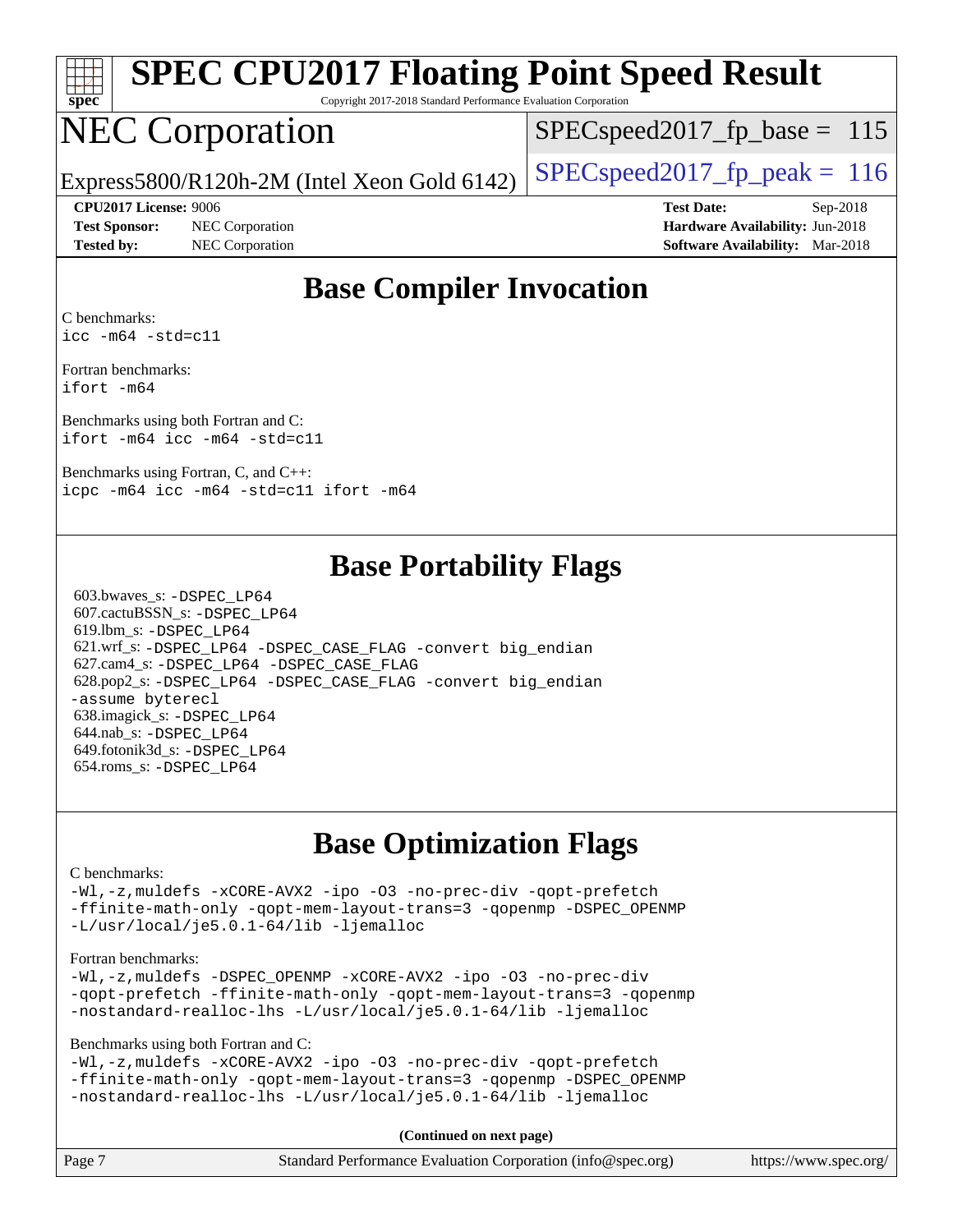

# **[SPEC CPU2017 Floating Point Speed Result](http://www.spec.org/auto/cpu2017/Docs/result-fields.html#SPECCPU2017FloatingPointSpeedResult)**

Copyright 2017-2018 Standard Performance Evaluation Corporation

## NEC Corporation

SPECspeed2017 fp base =  $115$ 

Express5800/R120h-2M (Intel Xeon Gold 6142)  $\left|$  [SPECspeed2017\\_fp\\_peak =](http://www.spec.org/auto/cpu2017/Docs/result-fields.html#SPECspeed2017fppeak) 116

**[Tested by:](http://www.spec.org/auto/cpu2017/Docs/result-fields.html#Testedby)** NEC Corporation **[Software Availability:](http://www.spec.org/auto/cpu2017/Docs/result-fields.html#SoftwareAvailability)** Mar-2018

**[CPU2017 License:](http://www.spec.org/auto/cpu2017/Docs/result-fields.html#CPU2017License)** 9006 **[Test Date:](http://www.spec.org/auto/cpu2017/Docs/result-fields.html#TestDate)** Sep-2018 **[Test Sponsor:](http://www.spec.org/auto/cpu2017/Docs/result-fields.html#TestSponsor)** NEC Corporation **[Hardware Availability:](http://www.spec.org/auto/cpu2017/Docs/result-fields.html#HardwareAvailability)** Jun-2018

## **[Base Optimization Flags \(Continued\)](http://www.spec.org/auto/cpu2017/Docs/result-fields.html#BaseOptimizationFlags)**

[Benchmarks using Fortran, C, and C++:](http://www.spec.org/auto/cpu2017/Docs/result-fields.html#BenchmarksusingFortranCandCXX)

[-Wl,-z,muldefs](http://www.spec.org/cpu2017/results/res2018q4/cpu2017-20180917-08888.flags.html#user_CC_CXX_FCbase_link_force_multiple1_b4cbdb97b34bdee9ceefcfe54f4c8ea74255f0b02a4b23e853cdb0e18eb4525ac79b5a88067c842dd0ee6996c24547a27a4b99331201badda8798ef8a743f577) [-xCORE-AVX2](http://www.spec.org/cpu2017/results/res2018q4/cpu2017-20180917-08888.flags.html#user_CC_CXX_FCbase_f-xCORE-AVX2) [-ipo](http://www.spec.org/cpu2017/results/res2018q4/cpu2017-20180917-08888.flags.html#user_CC_CXX_FCbase_f-ipo) [-O3](http://www.spec.org/cpu2017/results/res2018q4/cpu2017-20180917-08888.flags.html#user_CC_CXX_FCbase_f-O3) [-no-prec-div](http://www.spec.org/cpu2017/results/res2018q4/cpu2017-20180917-08888.flags.html#user_CC_CXX_FCbase_f-no-prec-div) [-qopt-prefetch](http://www.spec.org/cpu2017/results/res2018q4/cpu2017-20180917-08888.flags.html#user_CC_CXX_FCbase_f-qopt-prefetch) [-ffinite-math-only](http://www.spec.org/cpu2017/results/res2018q4/cpu2017-20180917-08888.flags.html#user_CC_CXX_FCbase_f_finite_math_only_cb91587bd2077682c4b38af759c288ed7c732db004271a9512da14a4f8007909a5f1427ecbf1a0fb78ff2a814402c6114ac565ca162485bbcae155b5e4258871) [-qopt-mem-layout-trans=3](http://www.spec.org/cpu2017/results/res2018q4/cpu2017-20180917-08888.flags.html#user_CC_CXX_FCbase_f-qopt-mem-layout-trans_de80db37974c74b1f0e20d883f0b675c88c3b01e9d123adea9b28688d64333345fb62bc4a798493513fdb68f60282f9a726aa07f478b2f7113531aecce732043) [-qopenmp](http://www.spec.org/cpu2017/results/res2018q4/cpu2017-20180917-08888.flags.html#user_CC_CXX_FCbase_qopenmp_16be0c44f24f464004c6784a7acb94aca937f053568ce72f94b139a11c7c168634a55f6653758ddd83bcf7b8463e8028bb0b48b77bcddc6b78d5d95bb1df2967) [-DSPEC\\_OPENMP](http://www.spec.org/cpu2017/results/res2018q4/cpu2017-20180917-08888.flags.html#suite_CC_CXX_FCbase_DSPEC_OPENMP) [-nostandard-realloc-lhs](http://www.spec.org/cpu2017/results/res2018q4/cpu2017-20180917-08888.flags.html#user_CC_CXX_FCbase_f_2003_std_realloc_82b4557e90729c0f113870c07e44d33d6f5a304b4f63d4c15d2d0f1fab99f5daaed73bdb9275d9ae411527f28b936061aa8b9c8f2d63842963b95c9dd6426b8a) [-L/usr/local/je5.0.1-64/lib](http://www.spec.org/cpu2017/results/res2018q4/cpu2017-20180917-08888.flags.html#user_CC_CXX_FCbase_jemalloc_link_path64_4b10a636b7bce113509b17f3bd0d6226c5fb2346b9178c2d0232c14f04ab830f976640479e5c33dc2bcbbdad86ecfb6634cbbd4418746f06f368b512fced5394) [-ljemalloc](http://www.spec.org/cpu2017/results/res2018q4/cpu2017-20180917-08888.flags.html#user_CC_CXX_FCbase_jemalloc_link_lib_d1249b907c500fa1c0672f44f562e3d0f79738ae9e3c4a9c376d49f265a04b9c99b167ecedbf6711b3085be911c67ff61f150a17b3472be731631ba4d0471706)

### **[Peak Compiler Invocation](http://www.spec.org/auto/cpu2017/Docs/result-fields.html#PeakCompilerInvocation)**

[C benchmarks](http://www.spec.org/auto/cpu2017/Docs/result-fields.html#Cbenchmarks): [icc -m64 -std=c11](http://www.spec.org/cpu2017/results/res2018q4/cpu2017-20180917-08888.flags.html#user_CCpeak_intel_icc_64bit_c11_33ee0cdaae7deeeab2a9725423ba97205ce30f63b9926c2519791662299b76a0318f32ddfffdc46587804de3178b4f9328c46fa7c2b0cd779d7a61945c91cd35)

[Fortran benchmarks](http://www.spec.org/auto/cpu2017/Docs/result-fields.html#Fortranbenchmarks): [ifort -m64](http://www.spec.org/cpu2017/results/res2018q4/cpu2017-20180917-08888.flags.html#user_FCpeak_intel_ifort_64bit_24f2bb282fbaeffd6157abe4f878425411749daecae9a33200eee2bee2fe76f3b89351d69a8130dd5949958ce389cf37ff59a95e7a40d588e8d3a57e0c3fd751)

[Benchmarks using both Fortran and C](http://www.spec.org/auto/cpu2017/Docs/result-fields.html#BenchmarksusingbothFortranandC): [ifort -m64](http://www.spec.org/cpu2017/results/res2018q4/cpu2017-20180917-08888.flags.html#user_CC_FCpeak_intel_ifort_64bit_24f2bb282fbaeffd6157abe4f878425411749daecae9a33200eee2bee2fe76f3b89351d69a8130dd5949958ce389cf37ff59a95e7a40d588e8d3a57e0c3fd751) [icc -m64 -std=c11](http://www.spec.org/cpu2017/results/res2018q4/cpu2017-20180917-08888.flags.html#user_CC_FCpeak_intel_icc_64bit_c11_33ee0cdaae7deeeab2a9725423ba97205ce30f63b9926c2519791662299b76a0318f32ddfffdc46587804de3178b4f9328c46fa7c2b0cd779d7a61945c91cd35)

[Benchmarks using Fortran, C, and C++:](http://www.spec.org/auto/cpu2017/Docs/result-fields.html#BenchmarksusingFortranCandCXX) [icpc -m64](http://www.spec.org/cpu2017/results/res2018q4/cpu2017-20180917-08888.flags.html#user_CC_CXX_FCpeak_intel_icpc_64bit_4ecb2543ae3f1412ef961e0650ca070fec7b7afdcd6ed48761b84423119d1bf6bdf5cad15b44d48e7256388bc77273b966e5eb805aefd121eb22e9299b2ec9d9) [icc -m64 -std=c11](http://www.spec.org/cpu2017/results/res2018q4/cpu2017-20180917-08888.flags.html#user_CC_CXX_FCpeak_intel_icc_64bit_c11_33ee0cdaae7deeeab2a9725423ba97205ce30f63b9926c2519791662299b76a0318f32ddfffdc46587804de3178b4f9328c46fa7c2b0cd779d7a61945c91cd35) [ifort -m64](http://www.spec.org/cpu2017/results/res2018q4/cpu2017-20180917-08888.flags.html#user_CC_CXX_FCpeak_intel_ifort_64bit_24f2bb282fbaeffd6157abe4f878425411749daecae9a33200eee2bee2fe76f3b89351d69a8130dd5949958ce389cf37ff59a95e7a40d588e8d3a57e0c3fd751)

## **[Peak Portability Flags](http://www.spec.org/auto/cpu2017/Docs/result-fields.html#PeakPortabilityFlags)**

Same as Base Portability Flags

## **[Peak Optimization Flags](http://www.spec.org/auto/cpu2017/Docs/result-fields.html#PeakOptimizationFlags)**

[C benchmarks](http://www.spec.org/auto/cpu2017/Docs/result-fields.html#Cbenchmarks):

619.lbm\_s: basepeak = yes

638.imagick\_s: basepeak = yes

 $644$ .nab\_s: basepeak = yes

[Fortran benchmarks](http://www.spec.org/auto/cpu2017/Docs/result-fields.html#Fortranbenchmarks):

603.bwaves\_s: basepeak = yes

**(Continued on next page)**

Page 8 Standard Performance Evaluation Corporation [\(info@spec.org\)](mailto:info@spec.org) <https://www.spec.org/>